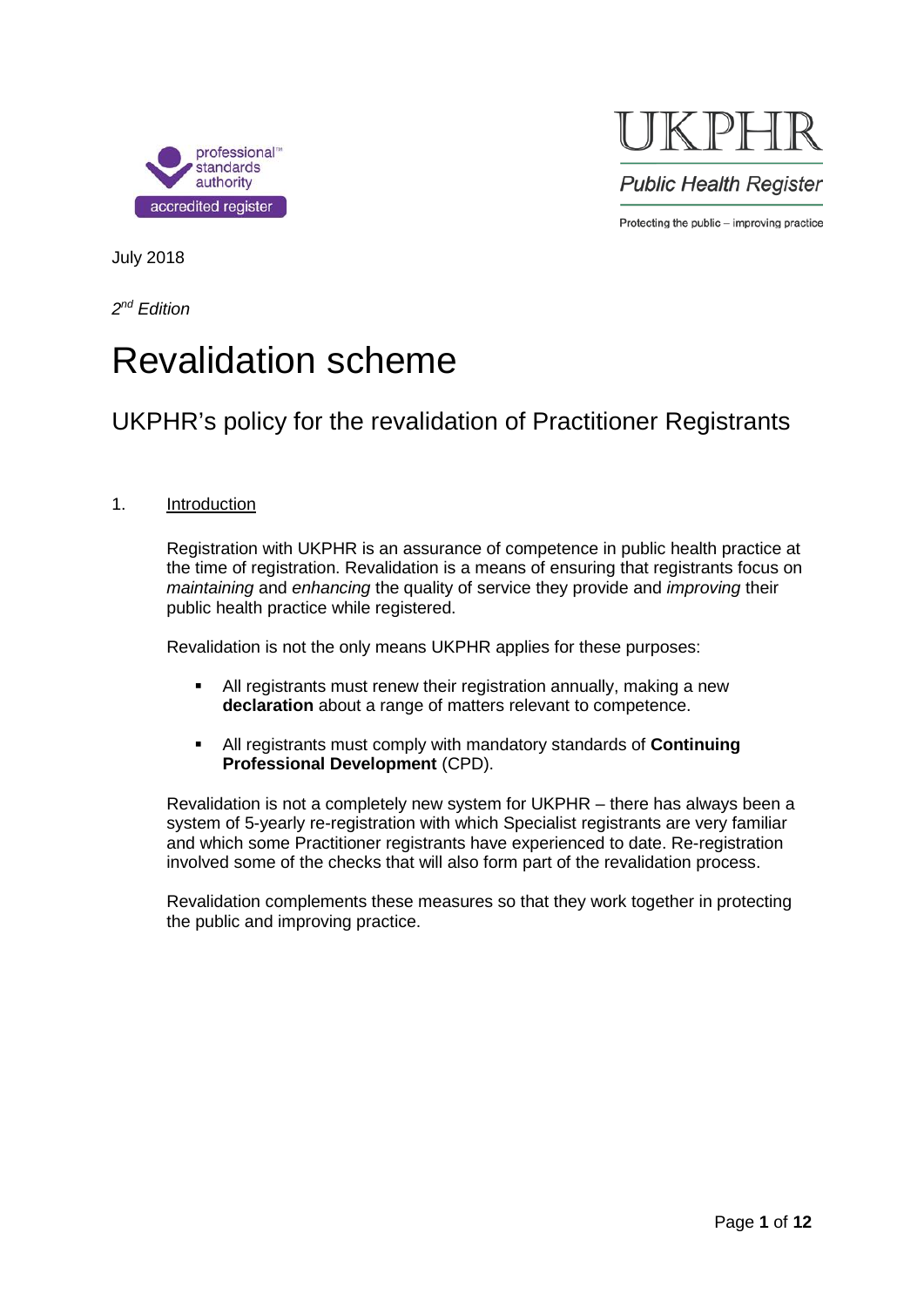### Section 1:

### Standards on revalidation

2. In making an assessment that registrants have maintained competence and are engaged in continuous improvement of practice, UKPHR, appraisers and registrants will have regard to the following **standards**.

#### 3. **UKPHR's Code of Conduct 2nd Edition March 2014**

This guidance is published by UKPHR and is the source document used by UKPHR when questions relating to conduct and fitness to practise are under consideration. For revalidation purposes, registrants and appraisers should refer to it when seeking to assure themselves that competence is being maintained and enhanced.

- 4. Whenever a question arises about any aspect of the meaning or interpretation of something contained in UKPHR`s Code of Conduct it is expected that **Good Public Health Practice 2nd Edition 2016** will be consulted. *Good Public Health Practice* was developed in order to provide guidance for multidisciplinary public health practice where *Good Medical Practice* cannot reasonably be interpreted to suit such practice for example, where there is a need for population based interventions rather than patient focus. The current edition reflects the same professional standards as *Good Medical Practice* but provides guidance on public health practice specifically.
- 5. **Good Medical Practice 2013** remains a source document in that the standards set out in it are directly applicable to registrants whose public health discipline is medicine, and may generally be of assistance for other registrants. In the latter case, the text will need to be interpreted to meet the differences between clinical practice and public health practice (for example, in relation to population based interventions versus patient-centred clinical practice) where appropriate.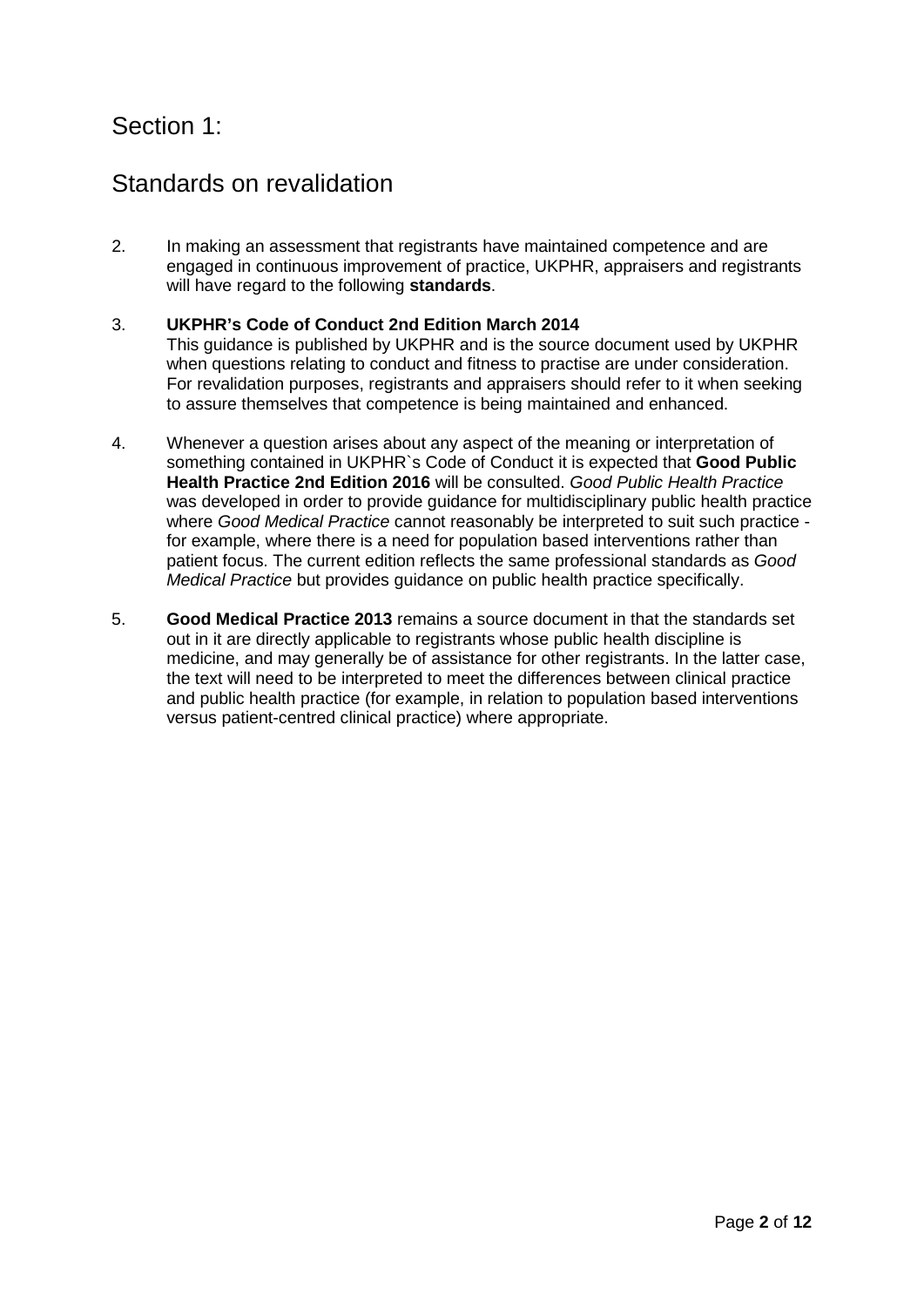# Section 2:

### One revalidation scheme but differentiated requirements

- 6. UKPHR is introducing a revalidation scheme which will apply to Practitioner registrants to the extent set out below.
- 7. **Practitioner registrants** will have to undertake UKPHR's revalidation once every 5 years. This process will replace UKPHR's current 5-yearly re-registration process. The first practitioner registrants to achieve their registration did so from June 2011 onwards.

This is a new requirement for public health practitioners and there is no precise precedent for UKPHR's design of revalidation for this group of registrants. UKPHR has had regard to the revalidation scheme introduced by the Nursing and Midwifery Council (NMC) but in the main the requirements set by UKPHR are those which UKPHR judges most appropriate to be applied in the context of public health practice.

8. The requirements of revalidation for practitioner registrants will be fewer than for Specialist registrants reflecting the lower level of risk associated with the Practitioner role compared with the Specialist role identified in UKPHR's 2011 risk assessment. This is a proportionate approach to managing risk.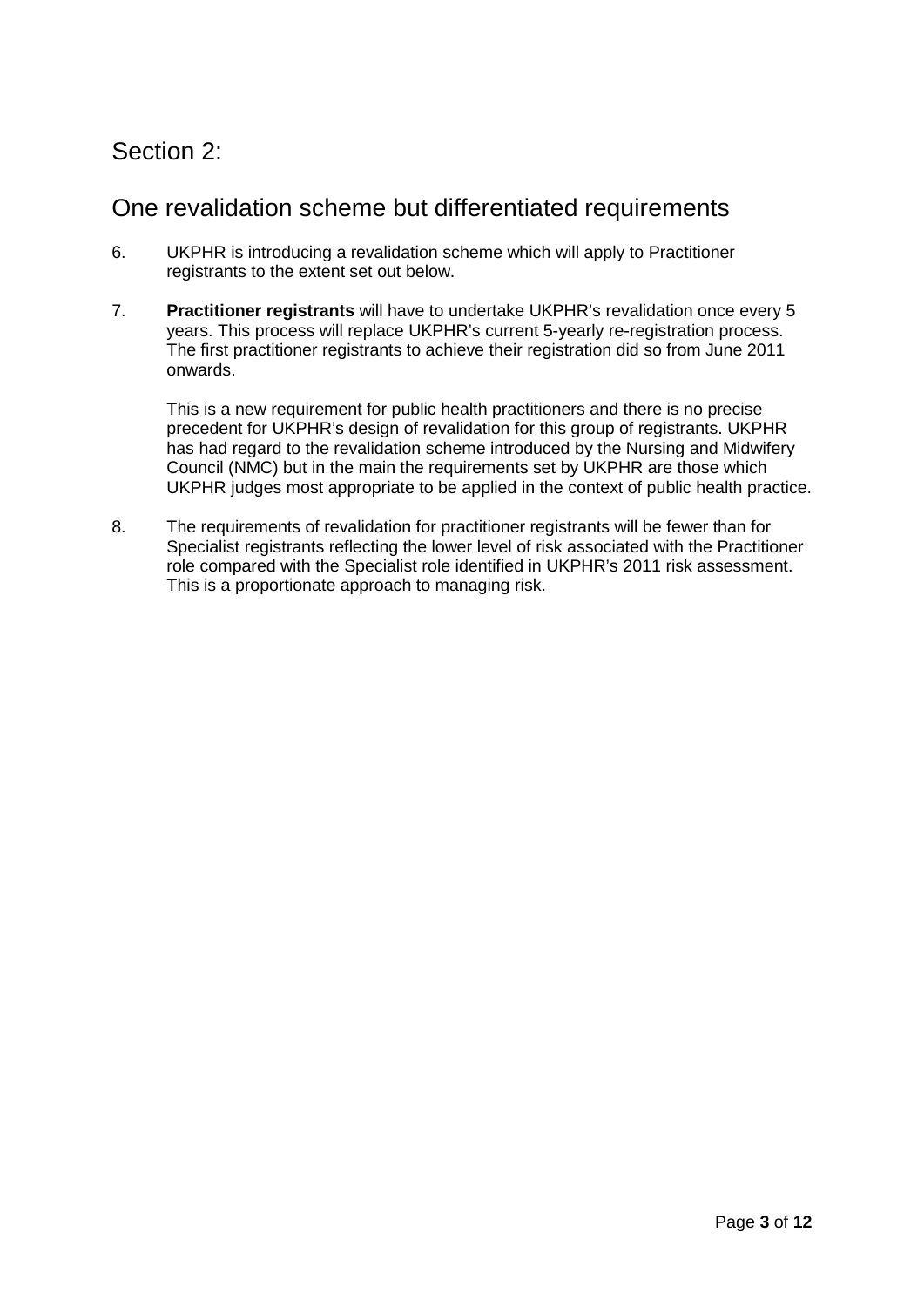# Section 3: Requirements of the revalidation scheme

9. The mandatory elements of UKPHR's revalidation scheme are as follows:

#### **UKPHR's revalidation process comprises**:

- 1. Appraisal
- 2. Personal Development Planning
- 3. Health and Conduct Declaration
- 4. Professional Indemnity
- 5. Continuing Professional Development
- 6. Supporting Information of Quality of Service
- 7. Confirmation of Compliance.

*Scheme rules and scheme guidance will explain these 7 elements*.

#### **APPRAISAL**

- 10. In this revalidation scheme we will refer to work-based appraisal and to professional appraisal. When we refer to **work-based appraisal** we mean the process by which a manager examines and evaluates an employee's current and past work performance by reference to pre-set job-related objectives, documents the results, and uses the results to provide feedback to the appraisee. It is used to determine work-related issues such as training needs, promotion and capability. When we refer to **professional appraisal**, we mean a structured, objective assessment of a registrant`s continuing professional competence by reference to the standards relevant to the registrant`s professional status.
- 11. It is good practice for all members of the public health workforce to be involved in annual **work-based appraisal**. For those in employment this will usually be arranged by the employer. In this revalidation scheme UKPHR makes no requirement in respect of work-based appraisal but there are cross-overs between work-based and professional appraisal, for example in relation to personal development planning. For this reason, UKPHR may ask questions relating to work-based appraisal in the revalidation process but an absence of work-based appraisal will not be a bar to completing the revalidation process.
- 12. For Practitioner registrants, UKPHR will require at the time of revalidation **one professional appraisal** to have been conducted in the year immediately preceding revalidation (which means that the requirement is for there to be professional appraisal once every 5 years). This professional appraisal should be conducted by someone whose role as an appraiser has been approved by UKPHR. This approval will be generic by reference to criteria such as registration as a specialist with UKPHR, GMC or GDC, assessors and verifiers of local practitioner registration schemes, completion of approved training or other relevant criteria. Practitioners who are in employment may be able to look to their employer to organise and/or pay for their professional appraisal. Practitioners working independently will be required to arrange their 5-yearly professional appraisal.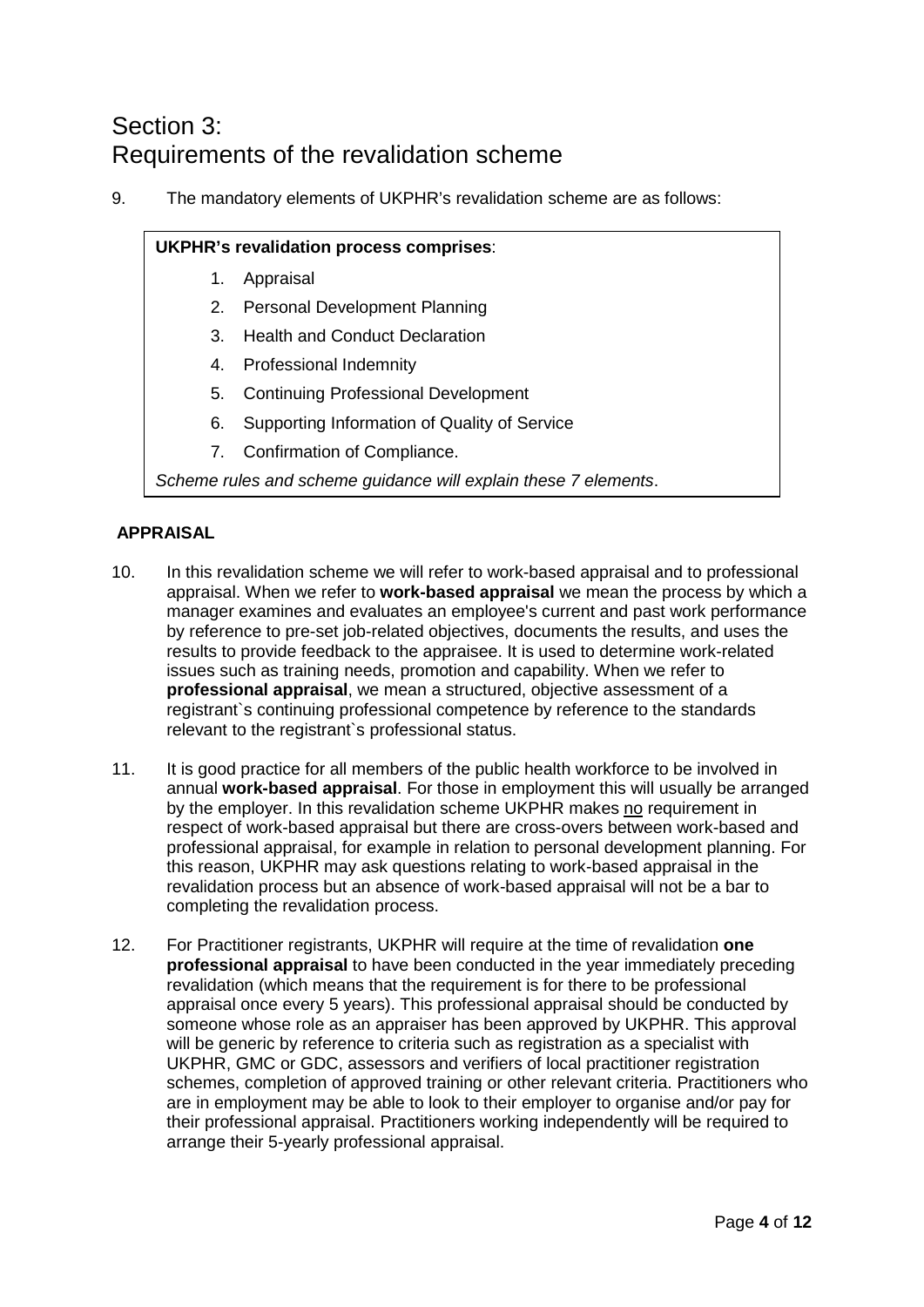- 13. In any event, responsibility for ensuring that annual professional appraisal is completed rests with the individual practitioner registrant.
- 14. In addition to one professional appraisal once every 5 years, Practitioner registrants will be required to **provide evidence annually** (at the time they apply for annual renewal of their registration) of:
	- (1) Quality Improvement Activity;
	- (2) Maintenance of CPD and
	- (3) Reflection on practice.

The requirements in respect of these are set out in the appropriate sections of this revalidation scheme and summarised in the table at the end of this document.

- 15. At professional appraisal it is expected that the subjects to be discussed will reflect the 7 elements of UKPHR's revalidation scheme including compliance with CPD requirements and quality of service and improvement of service with supporting information that includes feedback from colleagues, service users and managers and, where appropriate, complaints, comments and compliments. UKPHR will publish **guidance** on appraisal including specifically guidance about professional appraisal for Practitioner registrants who are self-employed or otherwise whose employer does not facilitate annual professional appraisal.
- 16. Evidence of compliance with the requirement for a professional appraisal will be by way of provision of a copy of the professional appraisal and Supporting Information that UKPHR will require on revalidation (see **SUPPORTING INFORMATION** below).

#### **PERSONAL DEVELOPMENT PLANNING**

- 17. It is good practice for all members of the public health workforce to be involved in personal development planning in relation to their work. For those in employment this will usually be arranged, facilitated or supported by the employer. UKPHR will publish guidance on personal development planning for Practitioner registrants who are selfemployed or otherwise do not have an employer who operates personal development planning.
- 18. To achieve revalidation, **all registrants** must demonstrate that they have been **engaged in personal development planning during their time as a registrant**.
- 19 UKPHR will publish **guidance** on UKPHR's requirements relating to personal development planning.
- 20. Compliance is demonstrated by **self-declaration** in the form required by UKPHR.

#### **HEALTH AND CONDUCT DECLARATIONS**

- 21. UKPHR has a standard **declaration form for health and conduct** issues already in use on application for registration, annual renewal and 5-yearly re-registration. This form must also be completed and submitted as part of the revalidation process.
- 22. Compliance is demonstrated by **self-declaration** in the form required by UKPHR.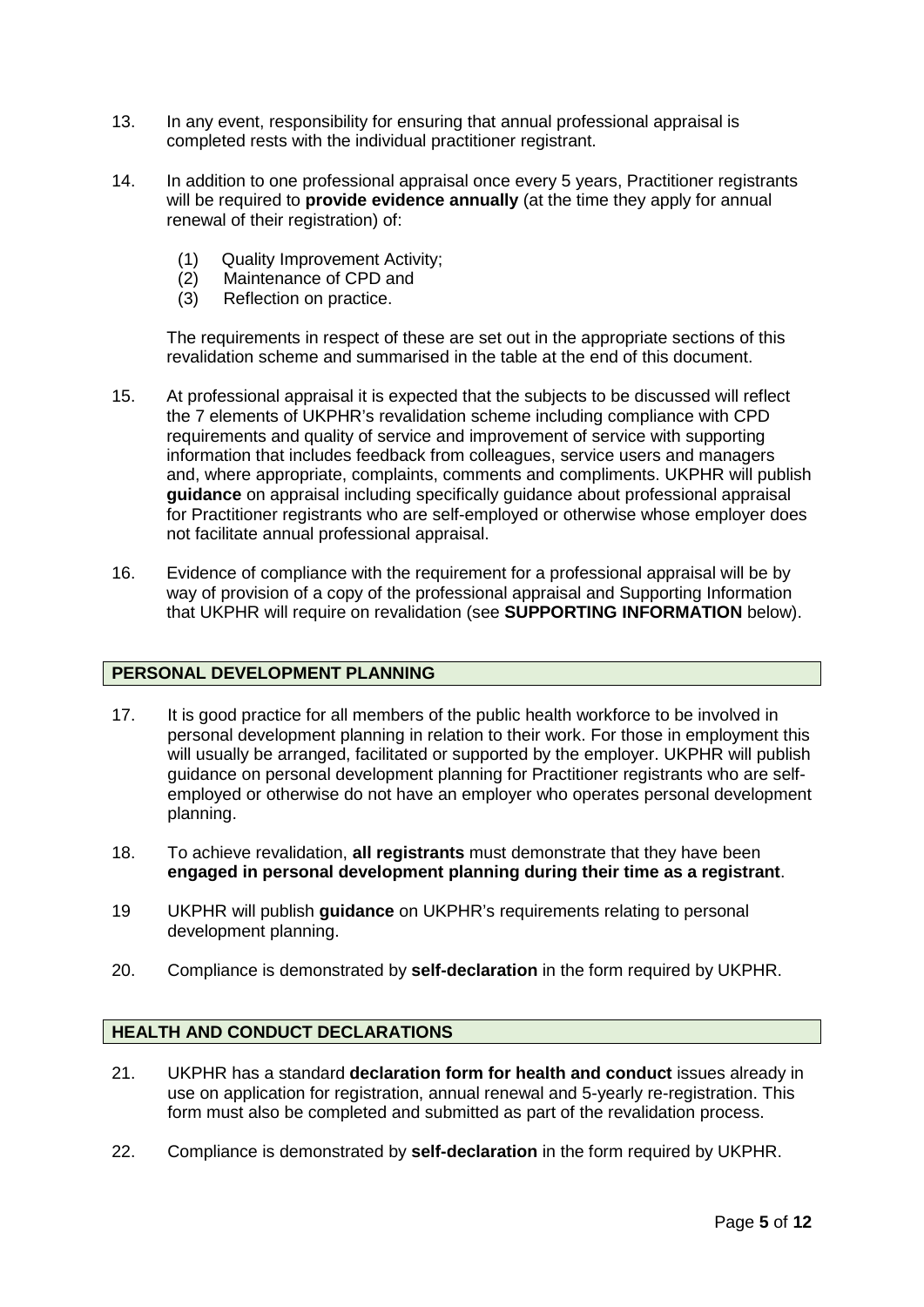#### **PROFESSIONAL INDEMNITY – PROOF THAT ARRANGEMENT IS IN PLACE**

- 23. UKPHR requires registrants to have in place indemnity arrangements so that members of the public are protected from (or compensated in respect of) any service failure.
- 24. Compliance is demonstrated by **self-declaration** in the form required by UKPHR.

#### **CPD – PROOF OF COMPLIANCE WITH MANDATORY CPD REQUIREMENT**

25. UKPHR has set mandatory CPD requirements for Practitioner registrants as follows:

Practitioners must meet the standard set by UKPHR namely: practitioners must ensure they complete a minimum of 75 hours of relevant CPD, together with reflective notes, over a 5-year cycle. Of the minimum of 75 hours, it is expected that at least 25 hours (1/3rd of the minimum required CPD) will relate to the UKPHR four areas of practice. The remainder of the CPD hours can be self-selected allowing personal choice and development and linked to appraisals and personal development plans (PDP), peer support arrangements or other ways of progressing work-focussed performance objectives. UKPHR has given guidance that practitioners should aim to complete 15 hours of CPD each year, although the test of compliance will be the revalidation requirement once every 5 years that 75 hours of CPD have been completed. A short reflective note (100 - 150 words) must accompany all CPD entries, including those which registrants self-certify.

- 26. **Each year** when practitioners apply for renewal of their registration, UKPHR will require **declaration that the CPD requirement is being complied with** and a statement of how many hours of CPD have been completed in the past year. The latter requirement is for monitoring purposes only and the answer will not affect renewal of registration for another year. UKPHR will require **declaration that a reflective note has been written** for each CPD entry that has been made.
- 27. For the purpose of revalidation, Practitioner registrants must demonstrate compliance with the mandatory CPD requirement.
- 28. Practitioner registrants who undertake the Faculty's CPD scheme, including the Faculty's auditing, may produce the **Faculty's certificates** of compliance as sufficient evidence.
- 29. Other Practitioner registrants must produce **their full CPD log with accompanying reflective notes** as evidence of compliance and, in addition, UKPHR reserves the right to require production of additional evidence in support of some or all of the log entries.
- 30. See **SUPPORTING INFORMATION** and **CONFIRMATION** below for evidence of CPD compliance to be submitted for the purpose of revalidation.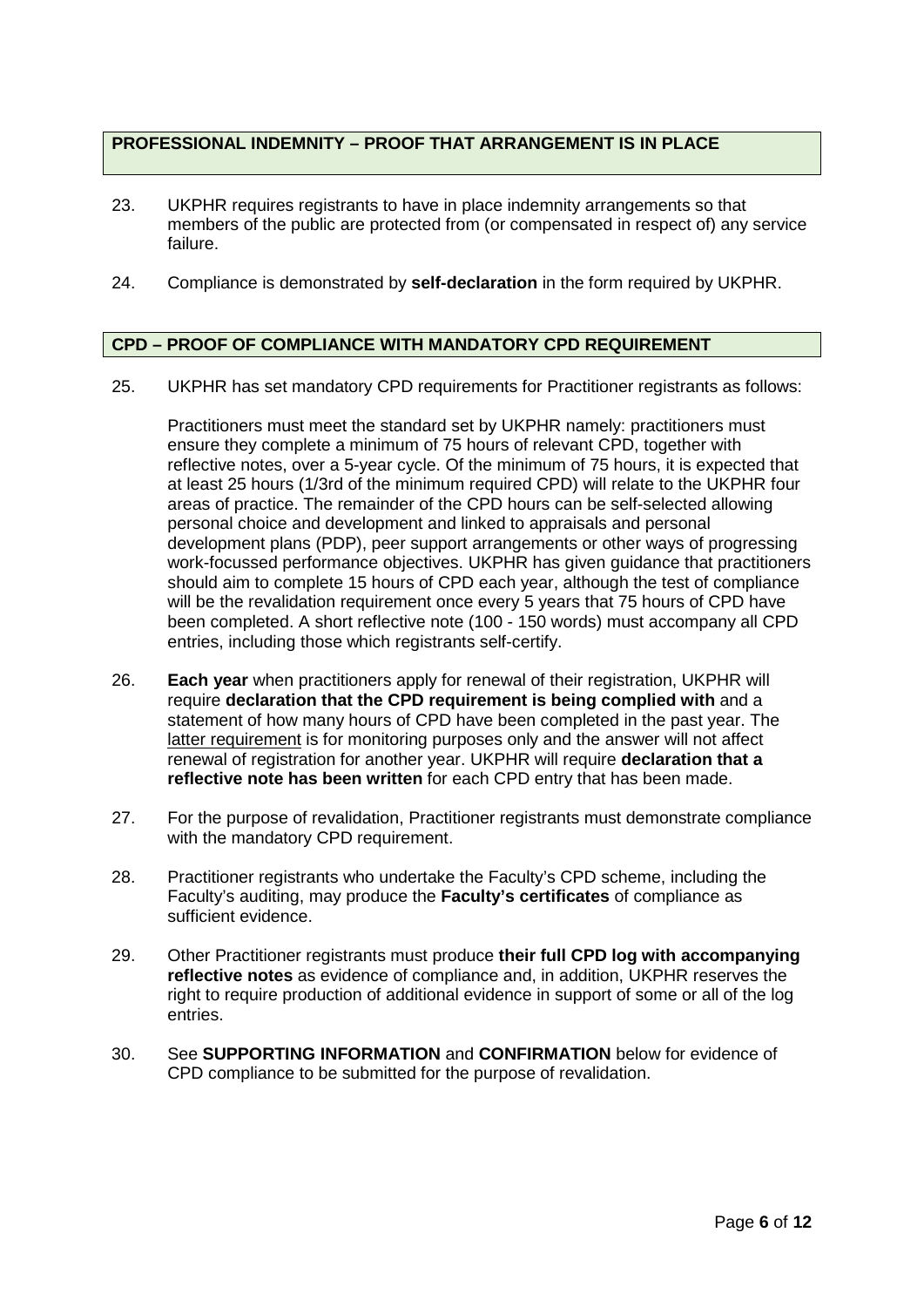#### **SUPPORTING INFORMATION ON QUALITY IMPROVEMENT ACTIVITY**

- 31. All Practitioner registrants must engage in professional appraisal and collect the required **Supporting Information**. The purpose of revalidation is to ensure that:
	- Professional competence is being maintained;
	- Quality of service is maintained and enhanced; and thereby
	- Practice is improved.

Practitioner registrants demonstrating that they have reflected on their competence, quality of service and practice is key to the revalidation process. This is why UKPHR requires the writing of reflective notes. It is also why UKPHR requires **Supporting Information of quality improvement activity.**

- 32. In order to establish this principle in the revalidation process (and guard against what might otherwise be a risk of the process becoming a box-ticking exercise) UKPHR will require **Supporting Information of quality improvement activity**. In the main, UKPHR would expect the source of such information to be peers operating in public health.
- 33. On **annual renewal of registration**, the Supporting Information required from a Practitioner registrant will be as follows:
	- (1) Quality of practice **one form of feedback** from someone who has worked with the registrant (for example, a line manager, a work colleague or a colleague from another organisation) or someone who has assessed the quality of the registrant's practice (for example, a service user, a commissioner of a service or Quality Assurance person);
	- (2) Maintenance of CPD self declaration that CPD has been undertaken during the past year and the number of hours of CPD completed in the past year; and
	- (3) Reflection on practice a reflective note written by the registrant reflecting on the feedback.
- 34. It is in the nature of **professional appraisal** that registrants will produce some illustrative and confirmatory information at their professional appraisal, for the purpose of showing how they are meeting the professional values set out in *Good Public Health Practice and/or Good Medical Practice*. This information may well include multi-source feedback and may be framed within a recognised multi-source feedback tool. Appraisers will focus on what registrants think this information says about their practice and how they plan to develop or modify their practice as a result.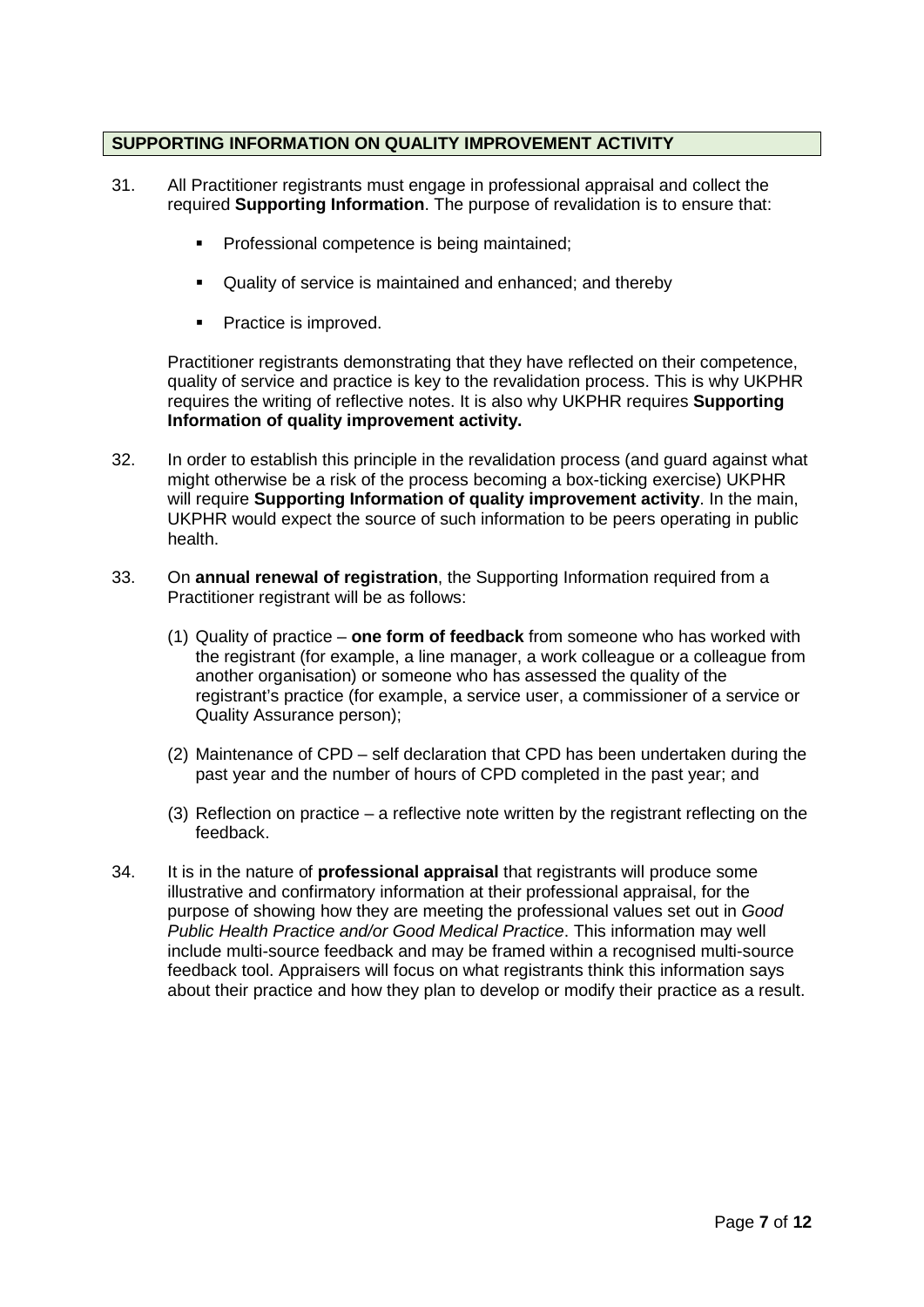- 35. In addition, UKPHR will require **Supporting Information** to be submitted in support of the 5-yearly revalidation process.
- 36. Where the professional appraisal submitted to UKPHR in support of revalidation includes feedback contained in a **multi-source feedback tool** UKPHR will accept the rating evidence it contains as sufficient **Supporting Information** for the revalidation provided that:
	- (a) The tool is one from a list of such products which UKPHR has accepted for this purpose and published its acceptance on UKPHR's website; and
	- (b) The completed tool submitted to UKPHR incorporates responses from 10 to 15 raters.

UKPHR will maintain a list of tools that, if used by registrants, will be accepted by UKPHR as the means of presenting on revalidation the requisite **Supporting Information**.

#### **If no multi-source feedback tool is used**

- 37. Where a Practitioner registrant has not used, or does not submit, in connection with the professional appraisal submitted to UKPHR in support of revalidation, a listed multi-source feedback tool, UKPHR requires Practitioner registrants to gather and present on revalidation objective **evidence of quality improvement activity** in the following categories:
	- **Feedback from one manager or one commissioner of the registrant's services**
	- Feedback from one recipient of a service delivered by the registrant or one person whom the registrant has collaborated with in delivering a service
	- The registrant's review of complaints, comments and compliments received within the preceding 5 years relevant to the registrant s public health practice
	- **Reflective accounts by the registrant reflecting on the evidence from the above** categories

Whilst some of these will be discussed with appraisers during professional appraisal, **all must be accounted for to UKPHR at revalidation** in the manner prescribed below.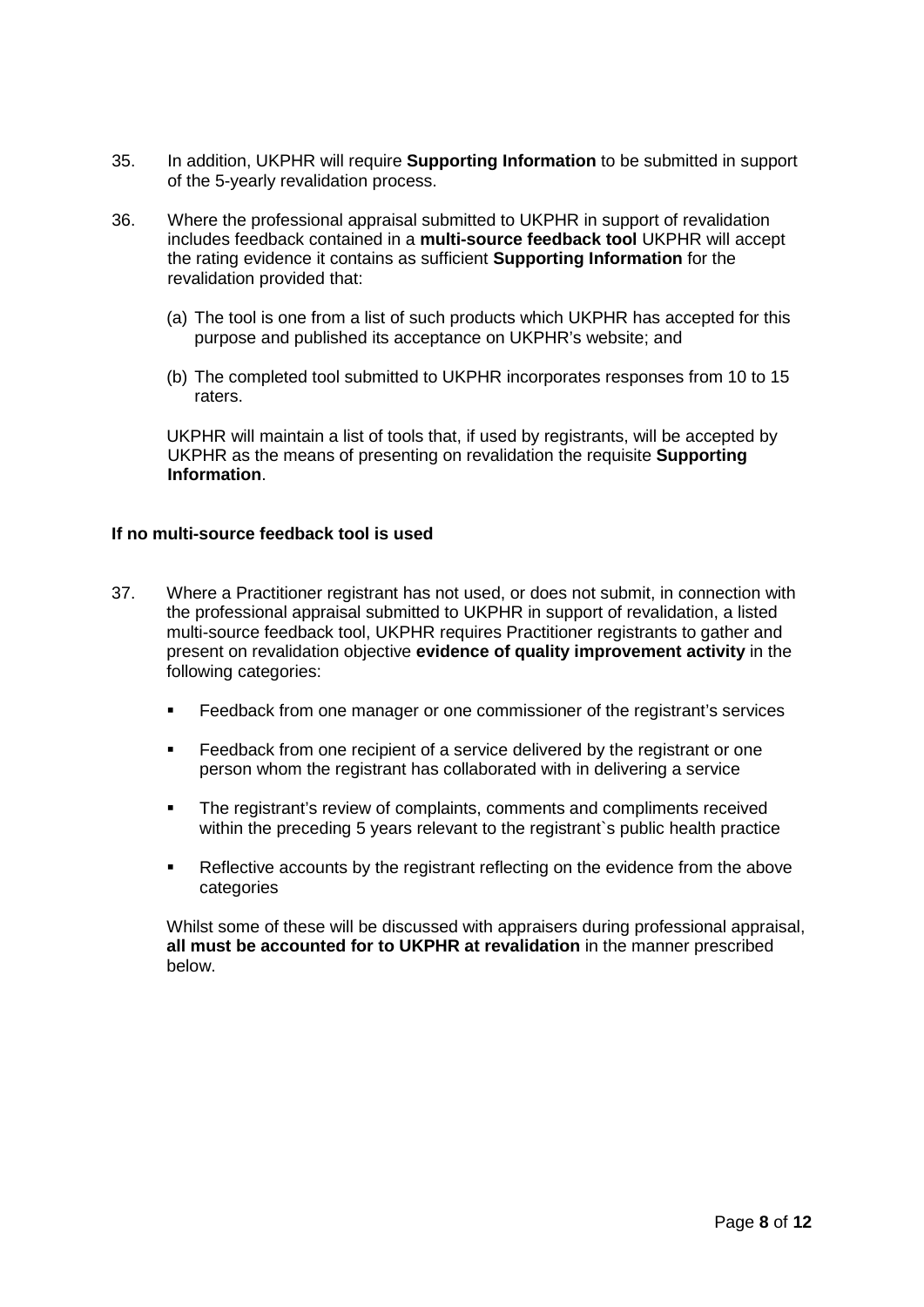#### **Supporting Information - all Practitioner registrants**

- 38. UKPHR will require all Practitioner registrants to produce for revalidation, in addition to the feedback, CPD declarations and reflective accounts they will have submitted to UKPHR on annual renewal of their registration:
	- 38.1 Confirmation that UKPHR's requirements in relation to **personal development planning, indemnity insurance and health and conduct** continue to be met;
	- 38.2 Confirmation of ongoing **fitness to practise**;
	- 38.3 Confirmation of compliance with UKPHR's **CPD requirement**;
	- 38.4 Confirmation of participation in **quality improvement activity**.

As set out above, the feedback presented to UKPHR in relation to quality improvement activity may simply be in the format of a **multi-source feedback tool** of a kind listed by UKPHR for use for this purpose and which will contain feedback from at least 10 raters.

For Practitioner registrants who do not use or do not submit evidence in this format, UKPHR will require production instead of the following feedback in form prescribed by UKPHR:

- Feedback from one manager or one commissioner of the registrant's services
- **Feedback from one recipient of a service delivered by the registrant or** one person whom the registrant has collaborated with in delivering a service
- The registrant's review of complaints, comments and compliments received within the preceding 5 years relevant to the registrant`s public health practice
- Reflective accounts by the registrant reflecting on the evidence from the above categories.

In order for UKPHR to have confidence in the objectivity of the feedback, UKPHR will prescribe the form and content of templates to be used for collecting this Supporting Information.

- 39. UKPHR may from time to time approve other forms of supporting information and other sources of supporting information for this purpose in the future.
- 40. UKPHR will publish **guidance** on the meaning of the terms used for these types of Supporting Information, the persons who should be approached for feedback, the format for such feedback and avoidance of conflicts of interest. UKPHR's guidance will describe the quantity and quality of information required and give general direction on the range of evidence that will be accepted.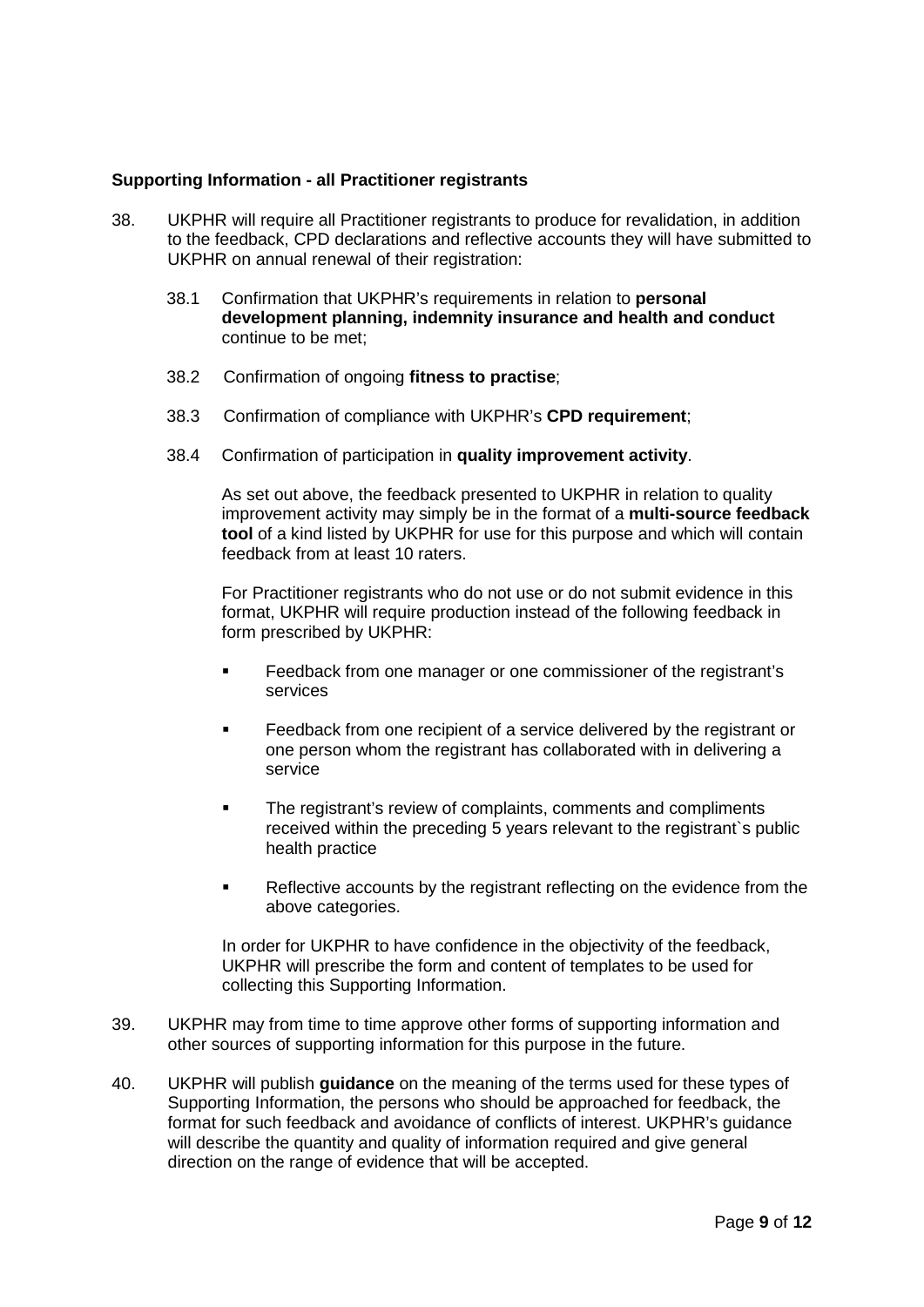#### **CONFIRMATION OF COMPLIANCE**

- 41. As UKPHR's revalidation scheme has no base in legislation, there is no system of Responsible Officers to support the confirmation role, unlike for example in the GMC's revalidation scheme. For this reason, UKPHR will require Practitioner registrants seeking revalidation to provide UKPHR with the name and contact details of **one referee**.
- 42. UKPHR will contact the referee to seek confirmation that the registrant has complied with the revalidation requirements in the following respects:
	- $\triangleright$  The registrant has actively taken steps to maintain and enhance skills and knowledge during the preceding 5 years
	- $\triangleright$  The registrant has positively engaged in assessing and taking part in opportunities for CPD
	- $\triangleright$  The registrant has a positive attitude towards quality of service issues.

UKPHR will approach the referee direct with a request to complete and return to UKPHR a reference in form prescribed by UKPHR.

- 43. Your referee cannot be your most recent appraiser.
- 44. UKPHR's procedure for carrying out revalidation will be as streamlined, standardised and non-bureaucratic as possible, commensurate with:
	- **Protecting the public from risk;**
	- Limiting the burden on registrants of form-filling and production of evidence; and
	- UKPHR's modest resources available for operating the revalidation system.
- **45. For registered practitioners, confirmation of compliance will be achieved as follows:**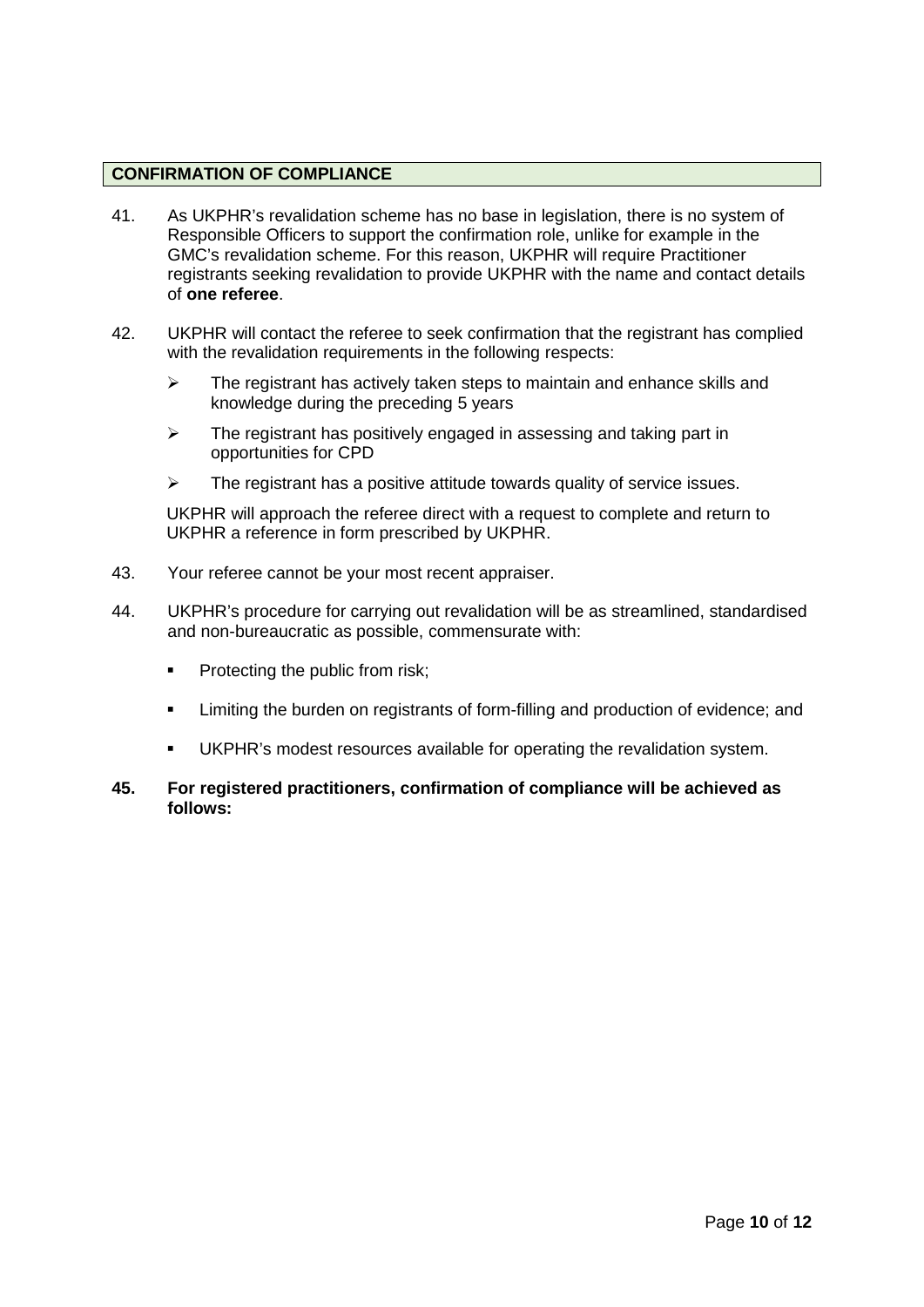# Confirmation of compliance: **PRACTITIONER REGISTRANTS**

| <b>ELEMENT</b>                      | <b>REQUIREMENT</b>                                                                                                                                                                 | <b>SATISFIED BY</b>                                                                                                                                                                                                                                                        |
|-------------------------------------|------------------------------------------------------------------------------------------------------------------------------------------------------------------------------------|----------------------------------------------------------------------------------------------------------------------------------------------------------------------------------------------------------------------------------------------------------------------------|
| Professional<br>Appraisal           | One professional appraisal<br>completed within 1 year immediately<br>prior to revalidation                                                                                         | Original of the professional appraisal<br>conducted within 1 year immediately<br>preceding revalidation                                                                                                                                                                    |
| Personal<br>Development<br>Planning | Must be participating annually in<br>personal development planning                                                                                                                 | Self-declaration                                                                                                                                                                                                                                                           |
| Health and<br>Conduct               | Annual declaration as to health and<br>conduct                                                                                                                                     | Self-declaration by answering in full the<br>relevant questions in UKPHR's<br>declaration form                                                                                                                                                                             |
| Indemnity<br>arrangements           | Indemnity arrangements in place<br>covering practice                                                                                                                               | Self-declaration                                                                                                                                                                                                                                                           |
| <b>CPD</b>                          | Meet UKPHR's CPD requirement                                                                                                                                                       | Faculty of Public Health annual<br>certificates (if FPH's service is used)<br>covering past 5 years OR production of<br>registrant's log with accompanying<br>reflective notes (and supporting<br>evidence as and when called for by<br><b>UKPHR</b> such as certificates) |
| Quality<br>Improvement<br>Activity  | Confirmation of participation in<br>quality improvement activity;                                                                                                                  | Self-declaration                                                                                                                                                                                                                                                           |
|                                     | Annually feedback, CPD<br>declaration and reflective account<br>and on revalidation:                                                                                               | Feedback, CPD declaration and<br>reflective account included in annual<br>renewal of registration                                                                                                                                                                          |
|                                     | Multi-source feedback using an<br>approved tool and containing at<br>least 10 raters OR feedback from:<br>One manager or one<br>٠<br>commissioner of the registrant's<br>practice; | A multi-source feedback tool<br>approved by UKPHR for the purpose OR<br>the feedback listed in the form<br>prescribed by UKPHR for the purpose                                                                                                                             |
|                                     | One service user or other<br>٠<br>recipient of the registrant's<br>practice including a person<br>collaborated with                                                                |                                                                                                                                                                                                                                                                            |
|                                     | You - reflective accounts in<br>٠<br>response to (i) complaints,<br>comments or compliments and<br>(ii) each feedback                                                              |                                                                                                                                                                                                                                                                            |
| Compliance                          | Reference to confirm attitude<br>towards skills and knowledge, CPD<br>and quality of service.                                                                                      | One referee put forward by registrant<br>and contacted by UKPHR.                                                                                                                                                                                                           |